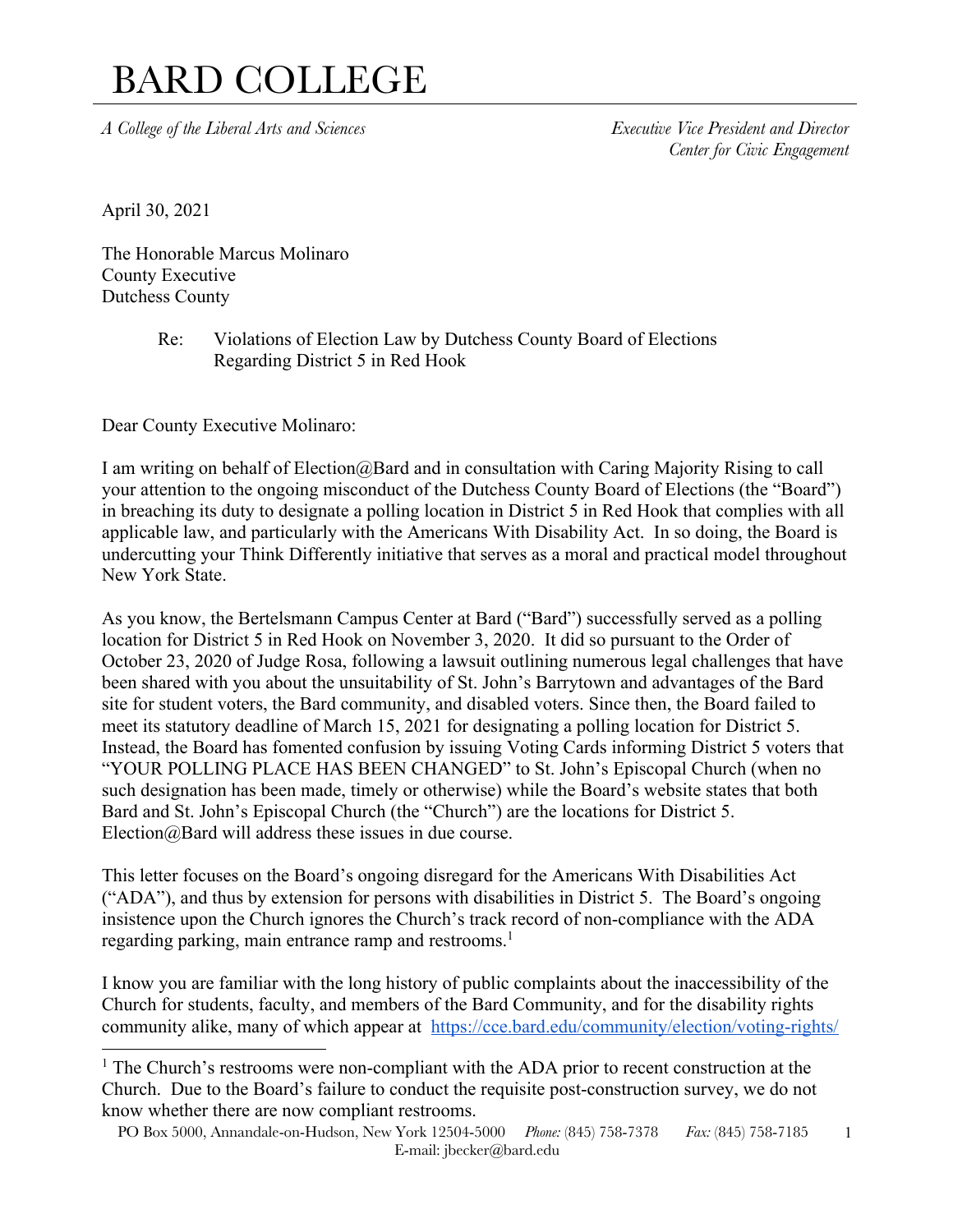*A College of the Liberal Arts and Sciences Executive Vice President and Director*

*Center for Civic Engagement*

In the most recent litigation, Commissioner Haight tried to slough off the issue of noncompliance with the ADA by saying:

> Suffice it to say that the issues raised by Bard's employees are ones that intrinsically require a close assessment of the facts. Sure, it's *possible* that there is a technical ADA issue that the Board of Elections has not yet noticed at a designated polling place, but how is the Court supposed to pass on this when Petitioners have not raised this claim with the Board of Elections. [emphasis in original]

It is the Board's responsibility to ensure ADA compliance for the voting locations it designates. I ask you, the County Executive dedicated to protecting the interests of persons with disabilities in District 5: Would those voters regard the lack of public transportation, handicap parking, entrance accessibility and accessible restrooms as mere "technical" deficiencies?

I urge you to review the Church's "ADA Checklist for Polling Places Survey Form" dated March 11, 2019, available here (found on page 73 of our filing:

https://tools.bard.edu/wwwmedia/files/8850342/79/FullFiling.pdf ). It reeks of contempt for the law it purports to cover. It thumbs its nose at 17 of the 37 survey questions with the entry "N/A." The surveyor failed to answer the entire ramp compliance section, although the ramp is the only way to enter the building. The Board should be held to account and made to disclose:

- Who reviewed this "Survey?"
- Who authorized the surveyors to ignore the 17 questions left "N/A?"
- Who advised the Board that these questions need not be answered?
- What training did the surveyors have regarding the applicable requirements of the ADA?
- Did the Board ask the surveyors why they felt those 17 questions were "N/A?" If not, why not? If so, what did the surveyors say?
- Did the surveyors review the "ADA Checklist for Polling Places" published by the U.S. Department of Justice in preparing the Survey? https://www.ada.gov/votingchecklist.pdf
- Did the Board review this ADA Checklist after receiving the Survey?
- How did the Board determine that the Church is ADA-compliant upon a review of the Survey?
- What has the Board done to ensure that future ADA surveys will not be similarly flawed?
- Having been placed on notice of the severe insufficiencies of the Survey, what steps has the Board taken to confirm whether the Church is ADA compliant in connection with its recent issuance of Voting Cards informing District 5 voters that their polling place has been changed to the Church?

 $Election@Bard$  raised numerous issues about the Survey and the Church's non-compliance with the ADA in the lawsuit that led to the Court Order designating the polling location at Bard. You can read an analysis of non-compliance that we submitted in that lawsuit here: last fall here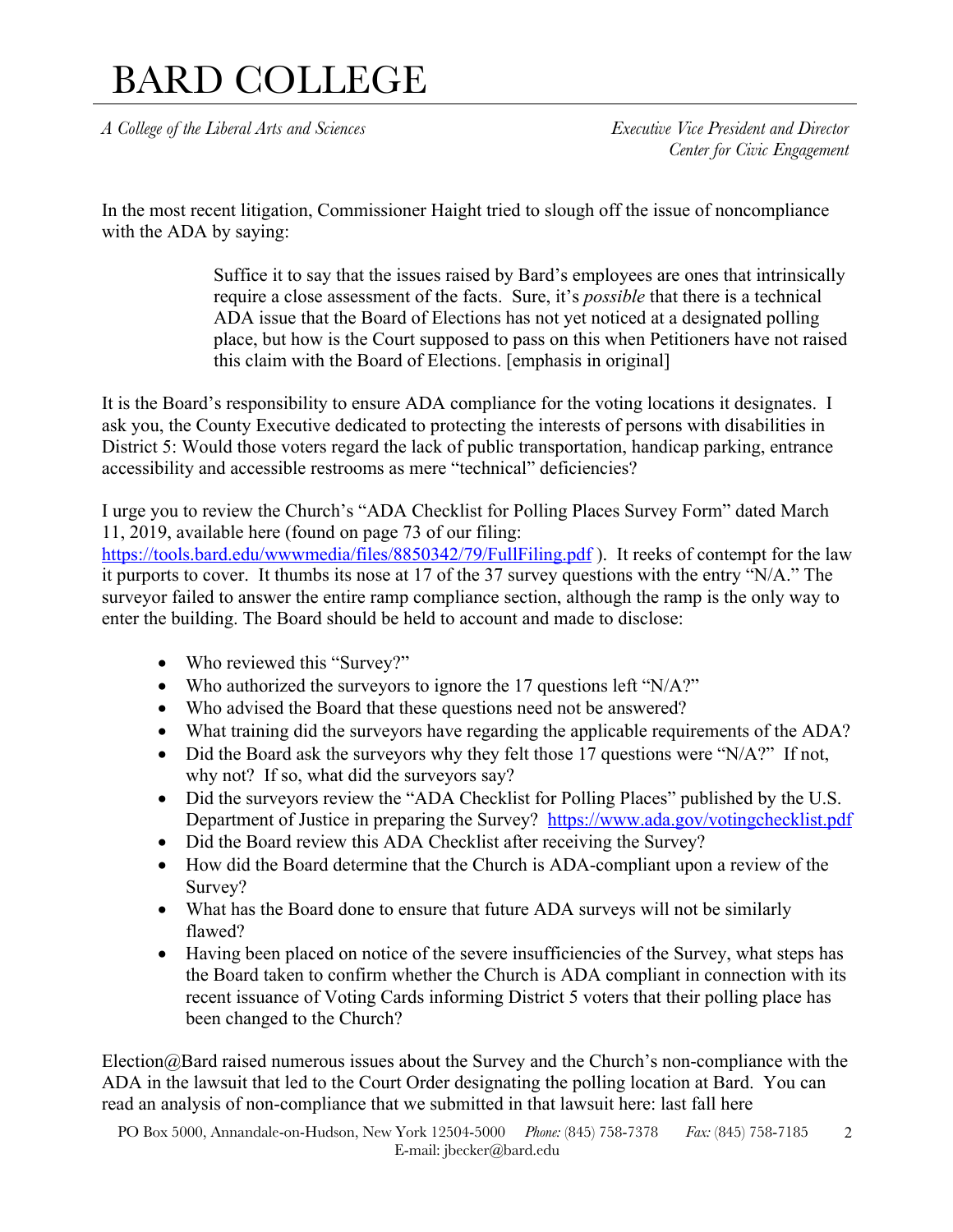*A College of the Liberal Arts and Sciences Executive Vice President and Director*

*Center for Civic Engagement*

(https://tools.bard.edu/wwwmedia/files/8850342/78/ADAReport.pdf). You can also see a film vividly outlining the non-compliance here:  $(htips://www.youtube.com/watch?v=ibp69lLmCG8&t=4s)$ , and see a press conference arranged by Caring Majority Rising concerning disability issues, including in District 5, here (https://www.youtube.com/watch?v=ZFp2C8bU7S0&t=2s ).

The Board has repeatedly ignored complaints about the Church's inaccessibility. Such documentation has appeared in numerous letters and documents and images submitted in cases before the New York State Supreme and Appellate Courts to which Commissioner Haight was party, as well as in images and documents easily available to the public (https://cce.bard.edu/community/election/voting-rights/). Furthermore, the Board is aware that, after this 2019 "Survey," the Church underwent significant renovations. Such renovations require a new ADA survey that the Board has failed to conduct despite being placed on notice repeatedly of its obligation to do so.

In response to my April 26, 2021 FOIL request, Election@Bard learned that Commissioner's Haight response to Commissioner Hannah Black's request for a new ADA Survey based on the evidence cited above was met with flagrant disregard; Commissioner Haight's full response to her email request voicing concern with the lack of ADA compliance was: "Says Who." The contempt for the ADA continues.

We understand that the Board is considering belatedly designating the Church as the District 5 polling location without a new ADA survey. Doing so would be a continuing violation of the Board's obligations. Accordingly, we request that you:

- 1. Demand that the Board fulfill its obligation to complete a new American with Disabilities Act Compliance review;
- 2. Ask the County District Attorney to investigate the circumstances of the 2019 "Survey" to determine whether anyone engaged in actionable misconduct in its preparation.
- 3. Investigate the issuance of the Voter Cards informing District 5 voters that "YOUR POLLING PLACE HAS BEEN CHANGED" to St. John's Episcopal Church when the Board made no such formal decision by the statutory deadline of March 15 (or thereafter).

Additionally, we ask that you take the following steps to ensure that this does not happen in the future:

- 1. Support ADA training for BOE officials.
- 2. Publicly ask the County Legislature to pass a resolution (or a law if feasible) supporting ADA compliance within all polling sites in the county.
- 3. State publicly that the County Legislature should only appoint Election Commissioners who are willing to comply by the ADA.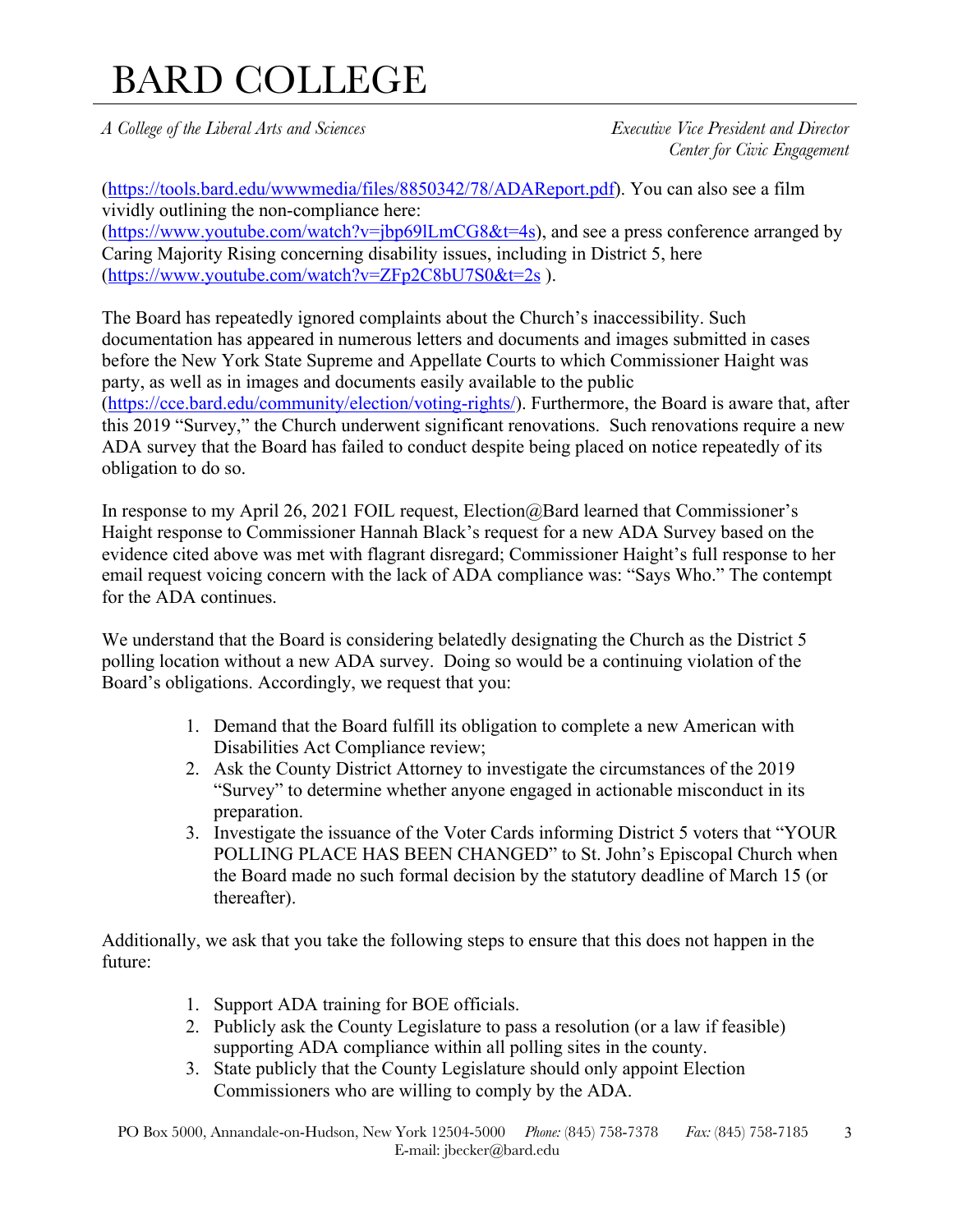*A College of the Liberal Arts and Sciences Executive Vice President and Director*

*Center for Civic Engagement*

4. Demand transparency and a) insist that the Board of Elections post its annual report to the state on its website and b) post ADA compliance forms for each polling site in the county so that citizens can identify false reports like that filed for D5 in Red Hook. If they refuse, you can post them on the County Executive website.

The challenges with ADA are just some of the many problems associated with the proposed polling place, which are articulated in more detailed in the attached letter to the Board of Elections which highlight a myriad of problems associated with St. John's Barrytown and the benefits of the Bard College Bertelsmann Campus Center Multipurpose Room. While you have maintained that, as County Executive, you should not be involved in determining polling sites, it is clearly your job as chief executive of the county to ensure that all county employees are following the law. That should particularly be the case when their conduct impacts society's most vulnerable, those protected by the ADA. In Fall 2020, you wrote, "I have consistently expressed my desire to ensure every poll site in Dutchess and NYS… meet ADA standards, at a minimum." Dutchess County, under your leadership, has established the Think Differently initiative that has influenced government practices across New York State, and I now branching beyond. We appreciate that leadership and are proud of the efforts made in Dutchess County to establish a more inclusive community. It is time to act on behalf of the community and support both the rule and spirit of the law and protect the rights of the disabled in Dutchess County and to continue to act as a leader across NYS.

Thank you for your consideration of this matter.

Yours sincerely,

 $c \wedge$ 

Jonathan A. Becker Executive Vice President, Bard College Director, Bard Center for Civic Engagement jbecker@bard.edu

Cc: Election@Bard Caring Majority Rising Election Commissioner Eric Haight Election Commissioner Hannah Black County Representative Kris Munn